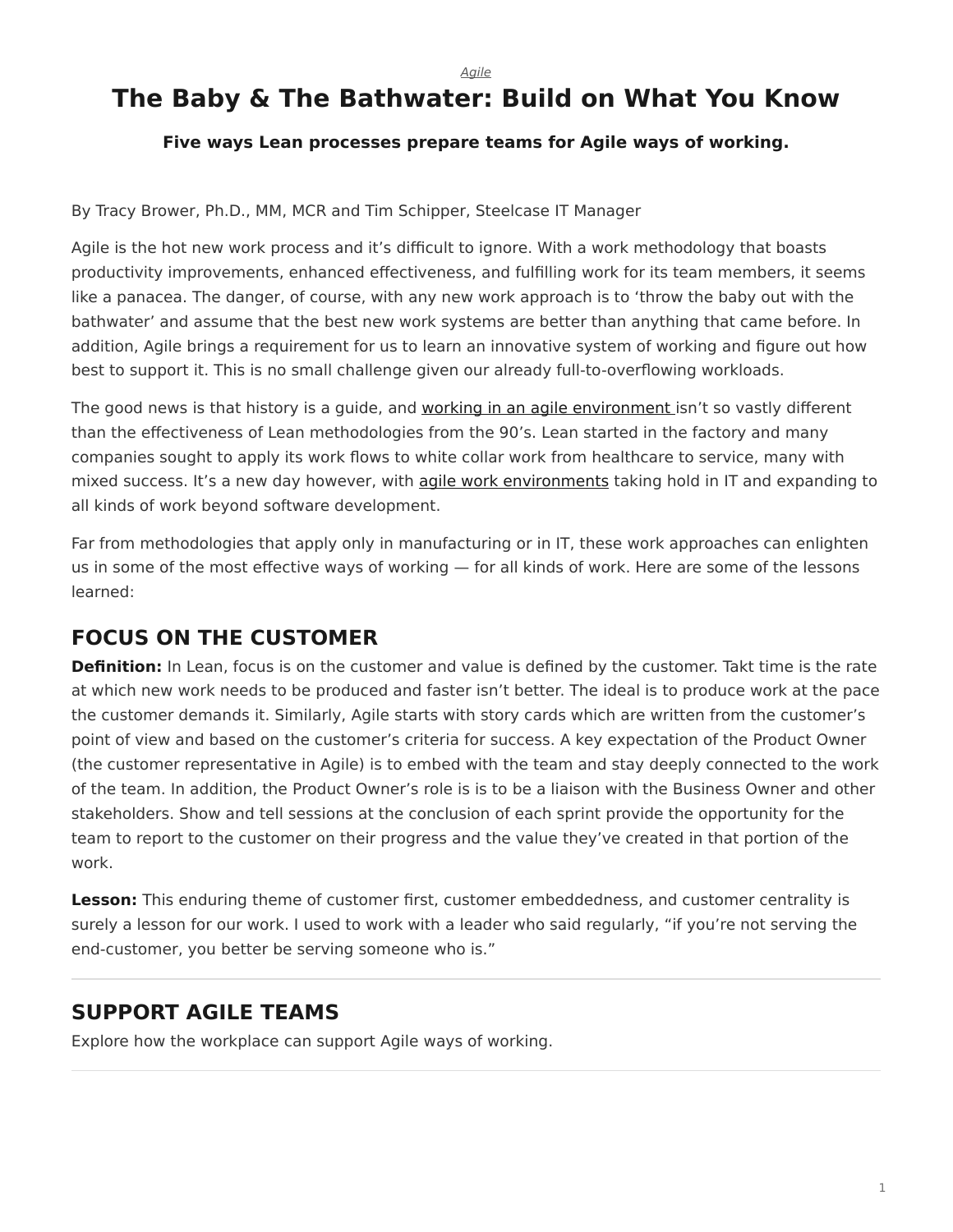# **ONE THING AT A TIME**

**Definition:** A hallmark of Agile is to work on one project at a time with team members who are present and focused together on the tasks that must be completed in order to accomplish the sprint. With Lean, a method called one-piece flow ensured that there was no batching (doing things in groups) and that each piece flowed through the system one-at-a-time so that value was added for each piece on its path to the customer. Both Agile and Lean work to reduce the work in process, to enable the flow of the work.

**Lesson:** In our multi-tasking world where it's hard to process issues or get to decisions because everyone is focused on so many different projects, doing one thing at a time is not only a welcome relief, but increasingly it is the only way work will get done effectively.

# **VISUAL DISPLAY**

**Definition:** In the days of Lean, workplaces became seas of Kanban boards, visual displays and dashboards, with the intention of managing work visually and providing a place where teams could see at-a-glance the status of their work. Agile is similar with daily standups held around work authorization and Kanban boards. Teams within Steelcase's IT group hold quick meetings around their analog boards and following the meeting, the Scrum Master or project manager has 10 minutes within which to also update the digital version of the board, so that it is accessible both physically and virtually for all team members.

**Lesson:** Make work visual and visible so that everyone can be aware of the work, its status, and the shared processes that must be accomplished.

#### **CONTINUOUS IMPROVEMENT**

**Definition:** In Lean, we were taught to look for non-value added work and root it out (we identified the work that didn't add value for the customer, as the "seven wastes"). In every process, we started with the assumption that there was 50 percent waste in things like movement, inventory, over-processing, and the like. In a similar vein, the Agile retrospective focuses on feedback, learning, and improvement at the conclusion of every sprint.

**Lesson:** We are all moving fast and this speed frequently gets in the way of our taking the time to reflect, regroup, and systematically identify areas for improvement. Without this learning however, we undermine progress and growth. It is counter intuitive, but Agile teaches us that to pause and reflect actually helps us speed up because of the improvement that occurs.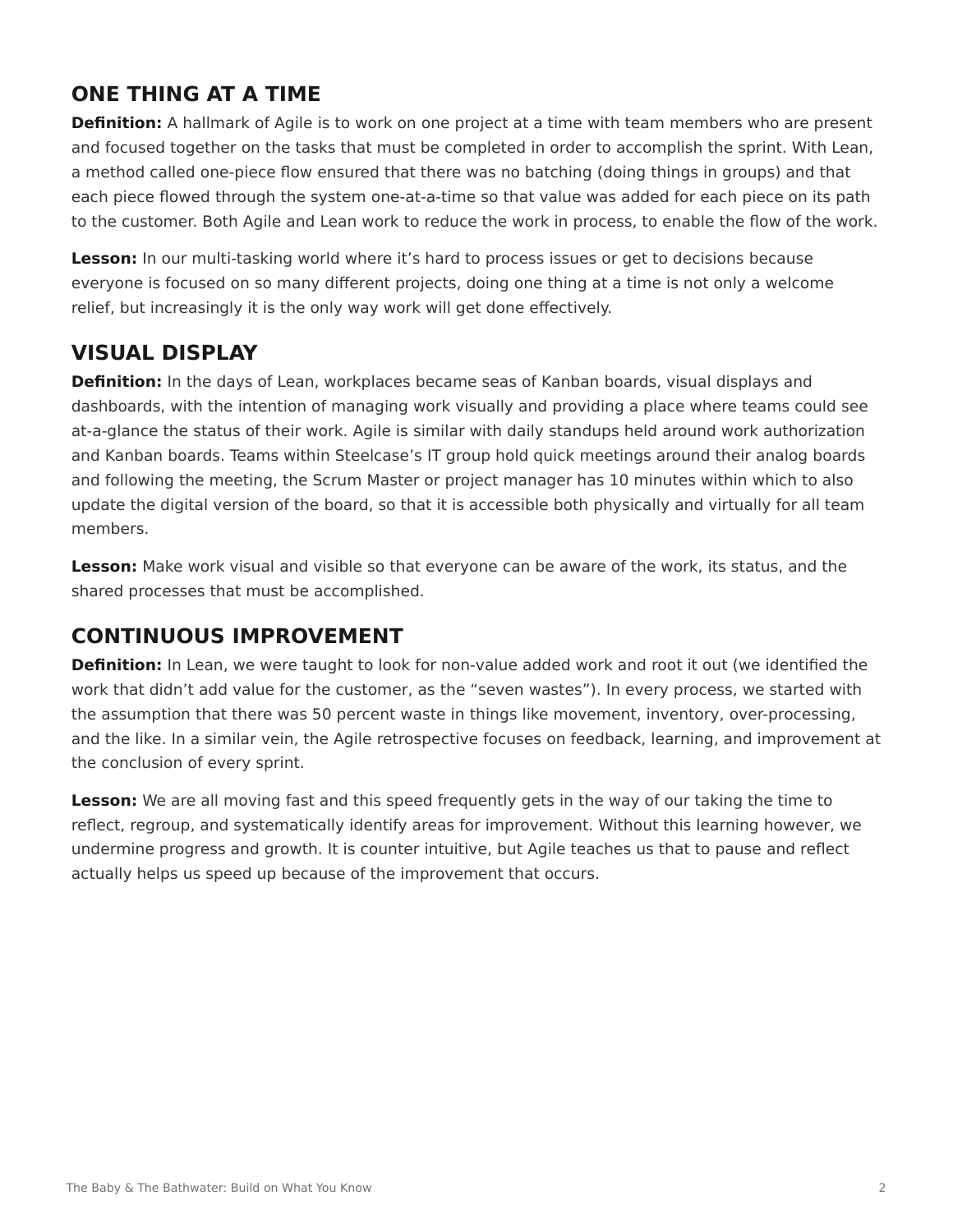#### **EMPOWERED AND EMPOWERING LEADERS AND TEAMS**

Finally, both Lean and Agile feature the best of leadership and team theory. Across multiple disciplines, industries, and situations, leadership is most effective when it is shared and emergent. Those with knowledge on key topics are empowered to influence and decision making is distributed. Cross trained team members and a focus on avoiding specialization and breaking down 'towers of knowledge' allow for development of skills and more fluidity in moving from one job to the next – and more flexibility in getting the work done. Teams are empowered to direct their own work and provide each other with feedback. The leader is guide and coach to a team that is both enabled with skills and empowered to implement them in creating value for the customer.

In the early days of Lean, there was a story that circulated about Toyota and its world renown production systems. They were said to regularly allow their competitors to tour their plants, see their processes, and take pictures and plenty of notes. When one of their competitors asked why they allowed this kind of openness, they said confidently there was no risk in competitors seeing their processes today because they would all be different by tomorrow. This was the nature of empowered teams who were constantly improving based on a focus on the customer and a rigorous approach to constant improvement. This was the power of their process, which shares the same fundamentals of Agile.

While Agile may be the newest thing that we're scrambling to learn, implement, and employ, it is significantly informed by all that came before. Rather than a nod to the future that calls the past into question, it is a build on all the learning we've done over the years – the baby and the bathwater.

#### **SUPPORT AGILE TEAMS**

Explore how the workplace can support Agile ways of working.

**Dr. Tracy Brower** is a sociologist focused on work, workers, and workplace. She is a Principal with the Applied Research + Consulting group at Steelcase and the author of Bring Work to Life by Bringing Life to Work: A Guide for Leaders and Organizations (2014). Tracy contributes as a board member with the IFMA Research & Benchmarking Institute as well as an executive advisor for Coda Societies and for Michigan State University's Graduate Mathematics Program.

**Timothy Schipper**, IT manager at Steelcase, is a graduate of Calvin College and the University of Michigan (Bachelors of Mechanical Engineering and Masters of Science). His career has spanned 30 years and includes time as a tool designer, engineering educator, CAD specialist, senior product engineer, IT manager, lean expert, author, coach and consultant. He has led Lean transformations in the areas of office processes, IT development, global product development, new business initiatives, government agencies, and non-profits.

**[+About Steelcase](https://www.steelcase.com/discover/steelcase/our-company/)**